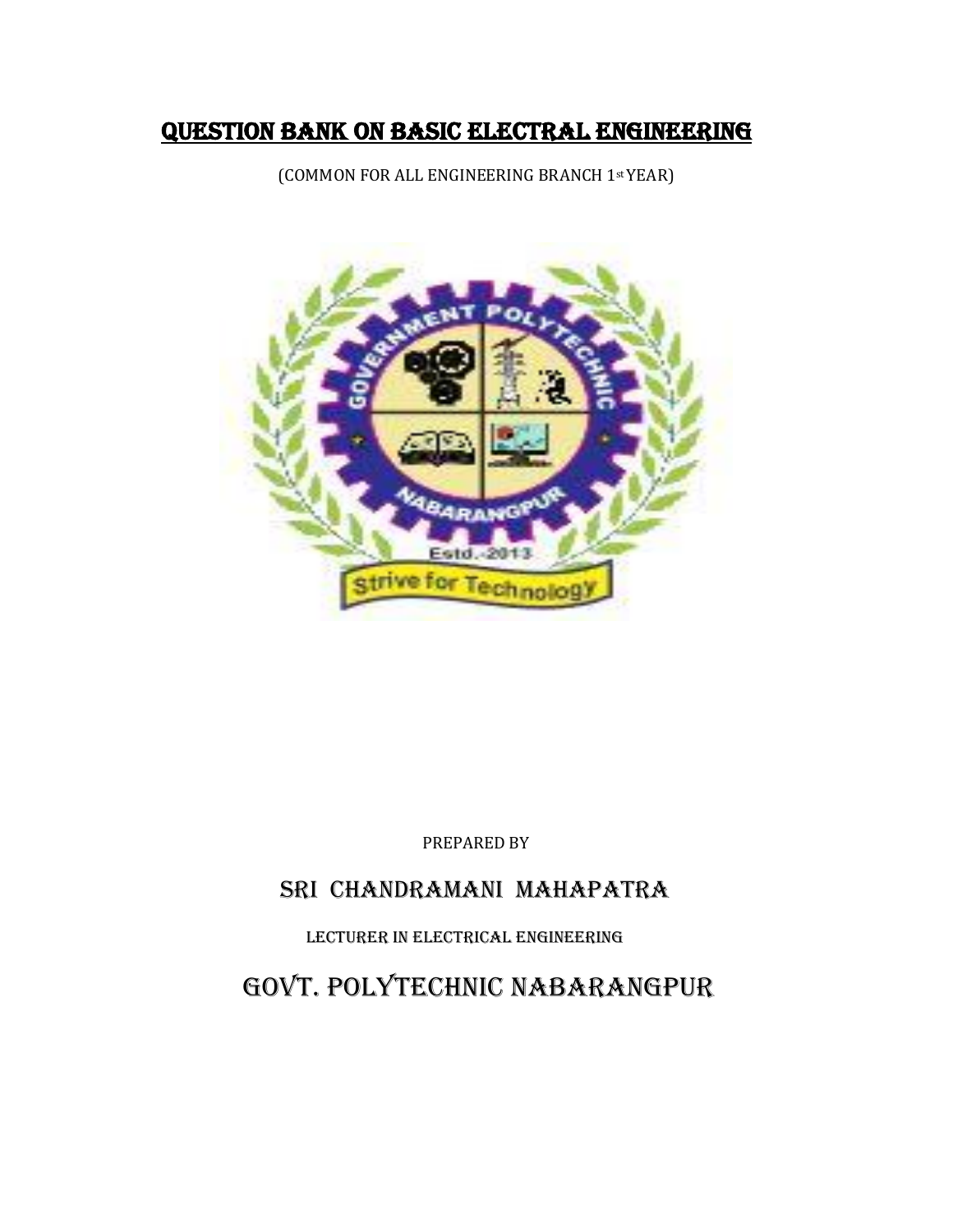# **QUESTIONS BANK OF BASIC ELECTRICAL ENGINEERING**

#### **Prepared by- Chandramani Mahapatra, Lecturer**

## **2 marks questions.**

- 1. Define current.
- 2. What is electrical load?
- 3. State Ohm's law.
- 4. Define power and write down its unit.
- 5. What is amplitude?
- 6. Define KVL
- 7. Define KCL
- 8. Operating principle of DC generator.
- 9. Define frequency and write down its unit.
- 10. What is RMS value?
- 11. Define amplitude factor and form factor.
- 12. Operating principle of DC motor.
- 13. Define Power factor.
- 14. What is the use of commuter?
- 15. Define lumen.
- 16. What is the use of economiser?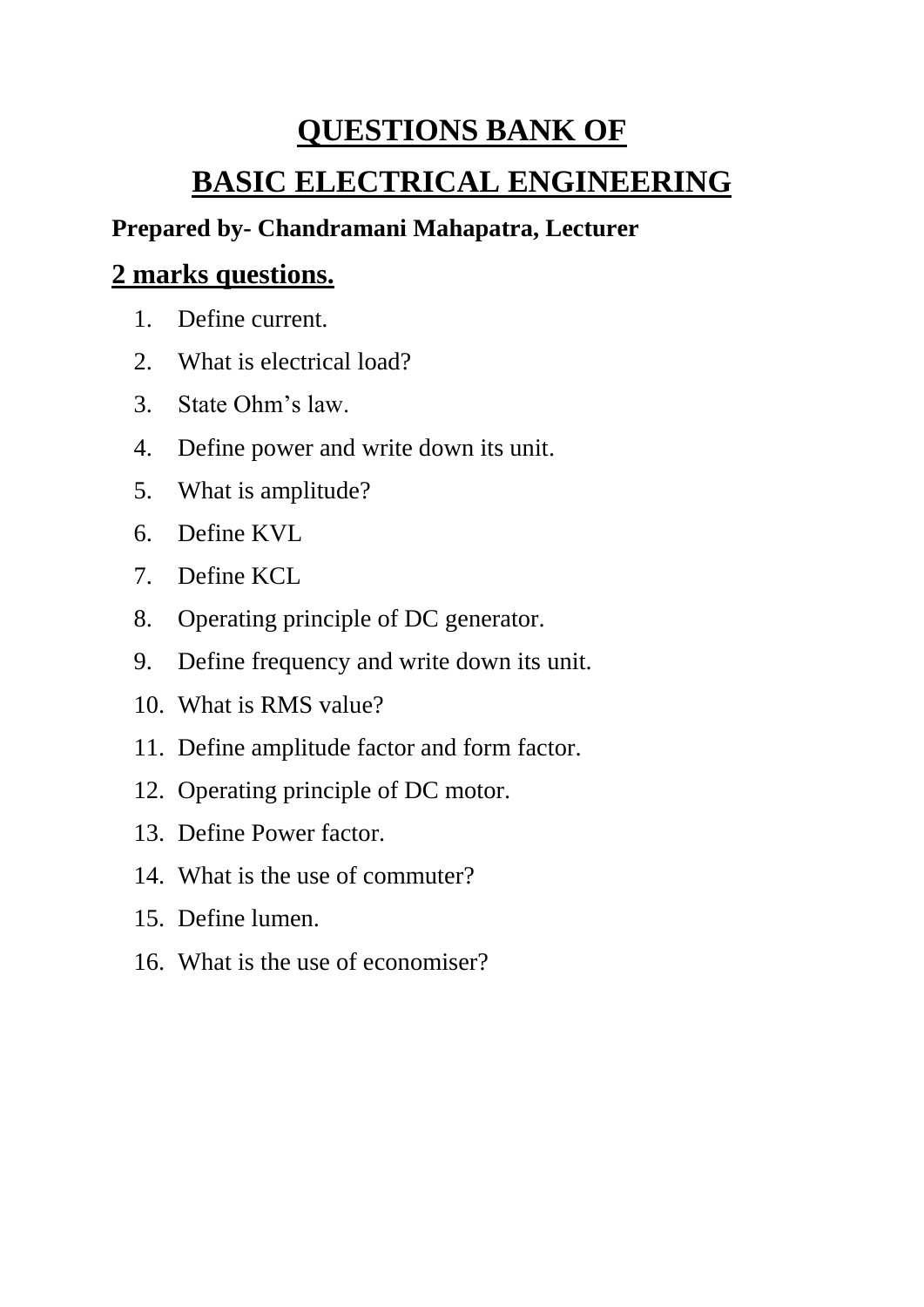## **5 marks questions.**

- 1. Differentiate between AC and DC.
- 2. Derive the relation between current and voltage in pure capacitor circuit.
- 3. Derive the relation between current and voltage in pure inductor circuit.
- 4. Explain Power triangle.
- 5. Explain impedance triangle.
- 6. Classify of DC generator.
- 7. Explain different types of torque in measuring instruments.
- 8. Write the principle and construction of filament lamp.
- 9. Write the principle and construction of fluorescent lamp.
- 10. Write the principle and construction of LED bulb.